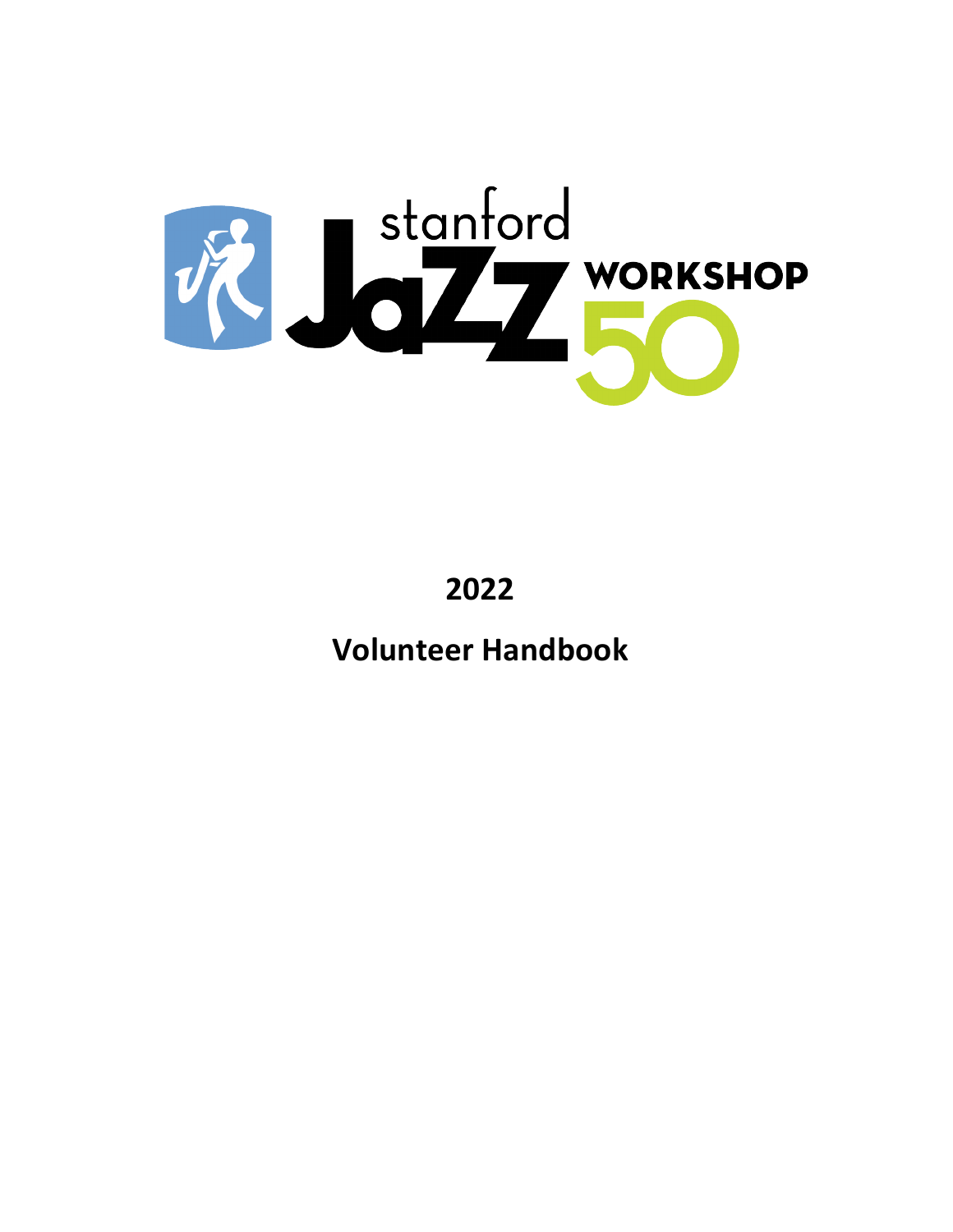# **CONTENTS**

| Welcome                                                            | 3     |
|--------------------------------------------------------------------|-------|
| <b>Staff Volunteer Contacts:</b>                                   |       |
| Hilary Febbo, Registrar                                            |       |
| Yu-Chun Kuo, Program Manager                                       |       |
| Matei Predescu, Office Manager                                     |       |
| <b>General Information</b>                                         | 4     |
| 2022 COVID Safety                                                  |       |
| <b>Stanford Jazz Festival Venues</b>                               |       |
| <b>Restroom locations</b>                                          |       |
| Water fountain/station locations                                   |       |
| <b>Food Services</b>                                               |       |
| <b>ATM</b>                                                         |       |
| Volunteer Attire, Etiquette, Perks                                 |       |
| <b>Stanford Jazz Festival Volunteers</b>                           | $5-6$ |
| <b>Ushers and Ticket Scanners</b>                                  |       |
| <b>Ticket Scanning</b>                                             |       |
| Backstage Assignments (Pre-show hospitality, receptions, security) |       |
| <b>Stanford Jazz Camp &amp; Institute Registration Volunteers</b>  | 6     |
| <b>Festival Guidelines, Policies and Safety</b>                    | 7     |
| <b>Emergencies</b>                                                 | 8     |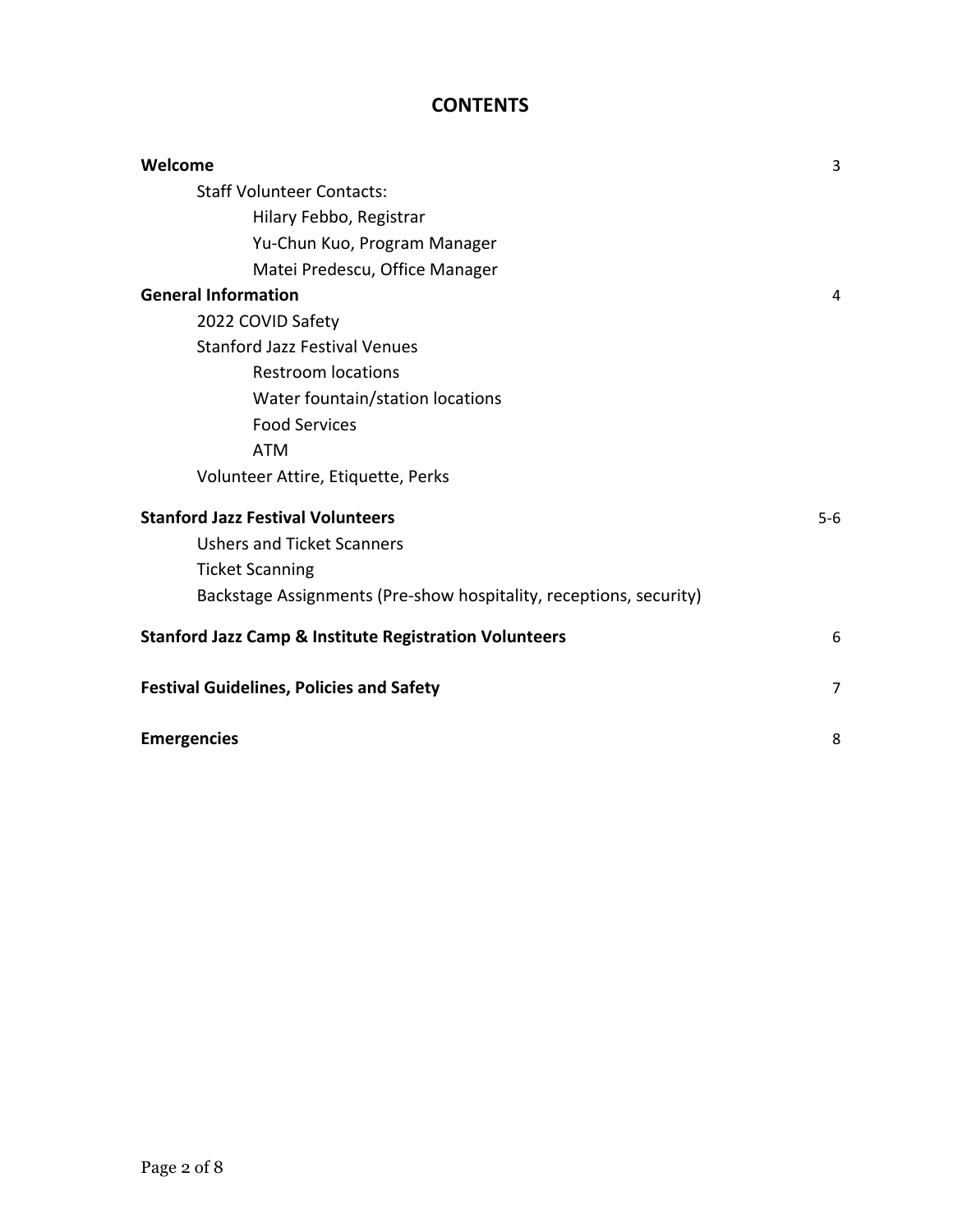# **Welcome to the Stanford Jazz Workshop and the 2022 Stanford Jazz Festival!**

# **About Stanford Jazz Workshop & Festival**

Founded in 1972, Stanford Jazz Workshop is a non-profit organization dedicated to creating an environment conducive to learning, experiencing and appreciating jazz that, each summer for almost fifty years, has brought together hundreds of talented student performers and a distinguished artist-faculty mentors in the nation's premiere summer program uniting jazz musicians and fans of all ages.

As a **SJW VOLUNTEER**, you are a vital and valued member of the SJW team. SJW VOLUNTEERS have earned a well-deserved reputation for delivering outstanding service to thousands of patrons, parents, students, and artists who attend SJW events each summer. Thank you for your service! We all look forward to working with you this summer!

# **SJW Staff Volunteer Contacts/Supervisors**

| <b>VOLUNTEER CONTACT INFO:</b>    | For schedule updates and all general questions about<br>volunteering. Call Matei if you are running late or can't |
|-----------------------------------|-------------------------------------------------------------------------------------------------------------------|
|                                   | make it to your scheduled event.                                                                                  |
|                                   | Matei Predescu Cell: 650-906-2869                                                                                 |
|                                   | Email: volunteers@stanfordjazz.org                                                                                |
|                                   |                                                                                                                   |
| <b>FESTIVAL:</b>                  | Erin Gibb, House Manager                                                                                          |
|                                   | Annie Oakland, House Manager                                                                                      |
|                                   |                                                                                                                   |
| <b>JAZZ CAMP &amp; INSTITUTE:</b> |                                                                                                                   |
|                                   | David Miller, Executive Director                                                                                  |
|                                   | Phone: 510-426-2537                                                                                               |
|                                   | Email: dmiller@stanfordjazz.org                                                                                   |
|                                   |                                                                                                                   |
|                                   | <b>Ernie Rideout, Marketing Director</b>                                                                          |
|                                   | Phone: 650-380-4904                                                                                               |
|                                   | Email: erideout@stanfordjazz.org                                                                                  |
|                                   |                                                                                                                   |
|                                   | <b>Hilary Febbo, Registrar</b>                                                                                    |
|                                   | Phone: 415-572-8611                                                                                               |
|                                   | Email: hfebbo@stanfordjazz.org                                                                                    |
|                                   | Yu-Chun Kuo, Program Manager                                                                                      |
|                                   | Phone: 626-592-1839                                                                                               |
|                                   | Email: ykuo@stanfordjazz.org                                                                                      |
|                                   | Matei Predescu, Office Manager                                                                                    |
|                                   | Phone: 650-906-2869                                                                                               |
|                                   | Email: mpredescu@stanfordjazz.org                                                                                 |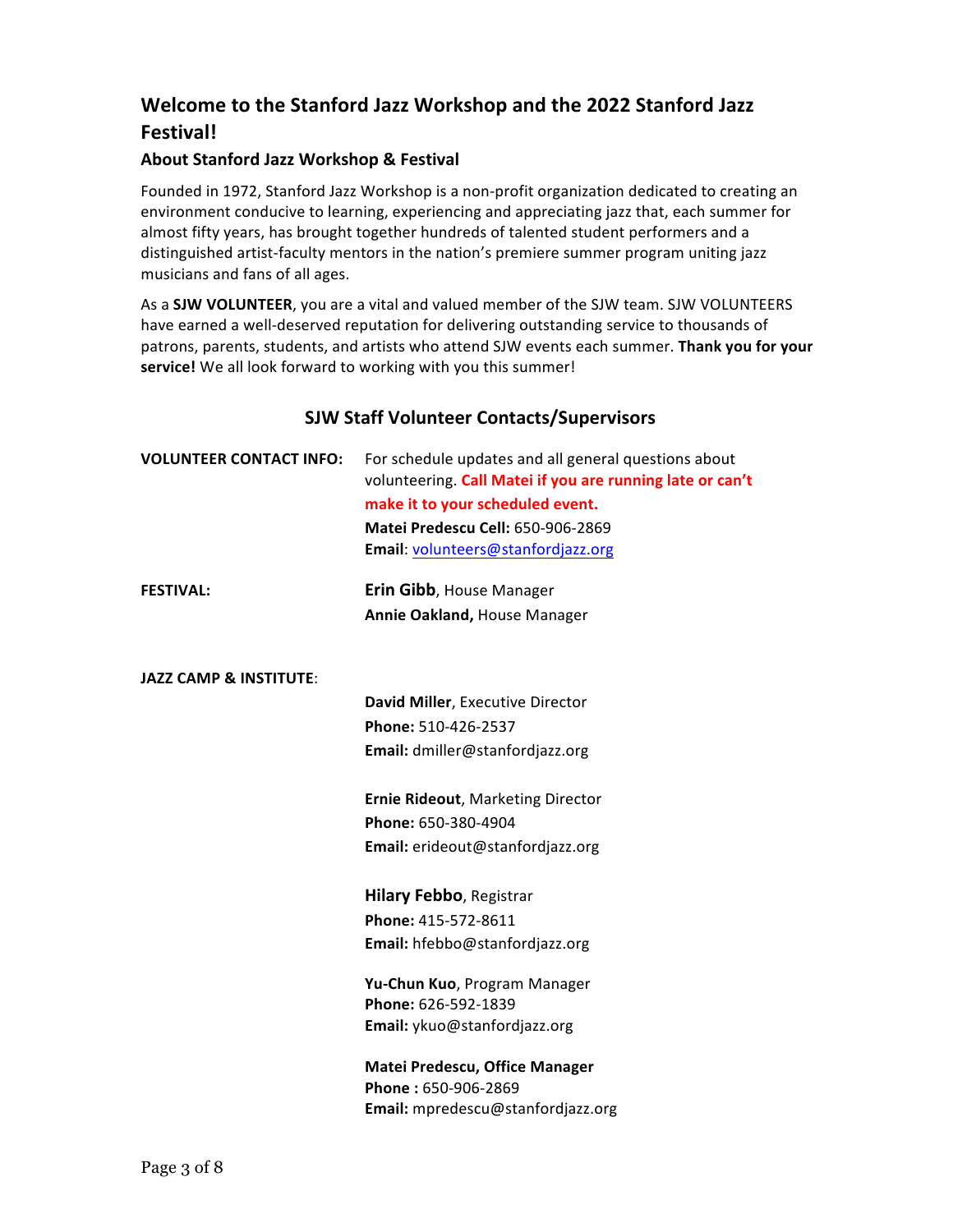# **General Information**

# **2022 COVID Safety Guidelines**

The health and safety of our community is of paramount importance. We adhere to all COVID safety rules as required by health agencies, Stanford University, and other entities. **These guidelines are subject to change at any time without notice.** 

As of May 18, 2022, all staff, faculty, students and volunteers MUST be fully vaccinated and show proof of vaccination before participating in SJW events. For concert attendees, proof of vaccination is strongly recommended, but is **not** required. Similarly, face masks are recommended but not required.

If this changes, for instance if proof of vaccination for audience members is required, then volunteers will assist with checking vaccination status of concert attendees. 

# **Stanford Jazz Festival Venues**

**Dinkelspiel Auditorium** has 709 seats and is located next door to Braun Music Center **Campbell Recital Hall** has 218 seats and is located on the first floor of Braun Music Center

#### **Restrooms**

Located in Dinkelspiel lobby, on the ground floor of the Braun Music Center (at either end of the building), and on the second floor lobby of the Tresidder Student Union. Additional restrooms are located next to the Stanford gym near CoHo.

#### **Water Fountains/Stations**

Located in Dinkelspiel lobby and on the ground and second floor of the Braun Music Center.

#### **Food Services**

CoHo (Coffee House), located directly across from Dinkelspiel on the ground floor of Tresidder Student Union is the main on-campus eatery, and the site of SJW faculty jam sessions after most shows during Jazz Camp and Institute. Additional food options are available during daytime hours

#### **ATM**

ATM machines are available on the upper level of Tresidder Student Union.

# **Volunteer Attire - Etiquette – Perks**

#### **Attire**

**Please wear an official 2022 SJW T-Shirt and badge at every event you work** to identify you as a member of SJW's team. You may pick-up your FREE 2022 SJW T-shirt and badge at the **Volunteer Welcome Party and Orientation on Wendesday June 8th,** or as soon as you arrive at your first event.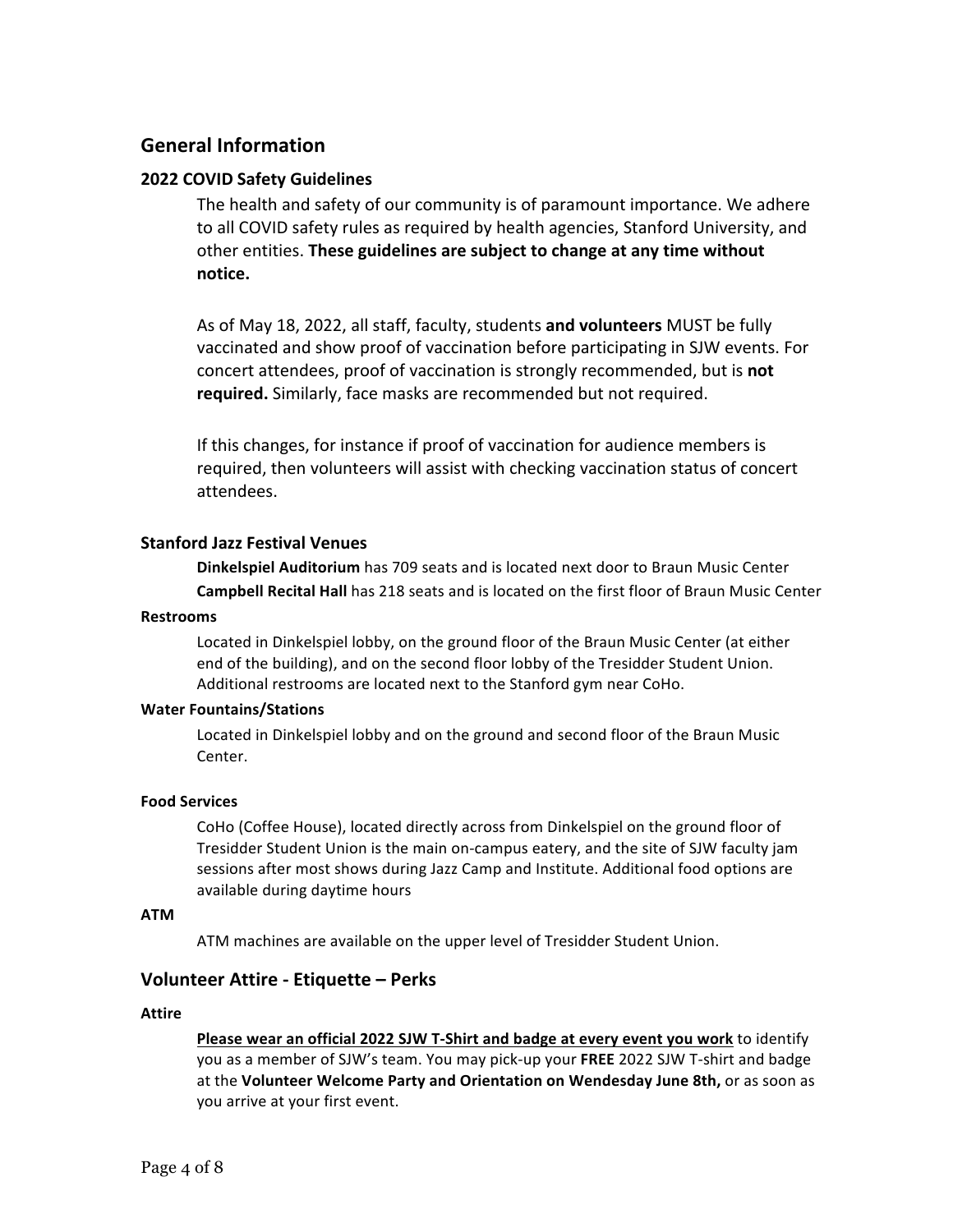Khakis or black pants are preferred, but you may also pair your Volunteer T-shirt with other comfortable business casual attire of your choice. ALWAYS WEAR YOUR SJW **VOLUNTEER BADGE.**

Wear sensible shoes with flat soles or low heels.

### **Etiquette**

Please remember at all times that you represent SJW. Please be courteous, patient, and helpful to SJW patrons and workshop participants. If you are unsure how to respond to a patron request or question, please direct that patron to your supervisor or other SJW manager. 

If you observe inappropriate behavior or have a problem with a patron, please immediately report your concerns to your supervisor or SJW manager.

#### **Perks**

As a thank-you gift for volunteering, volunteers may receive free concert tickets. Volunteers receive 100 points for every concert or event worked. 400 points entitles you to one free Festival ticket, subject to availability. Volunteers are responsible for tracking their own points and should request tickets earned from the House Manager.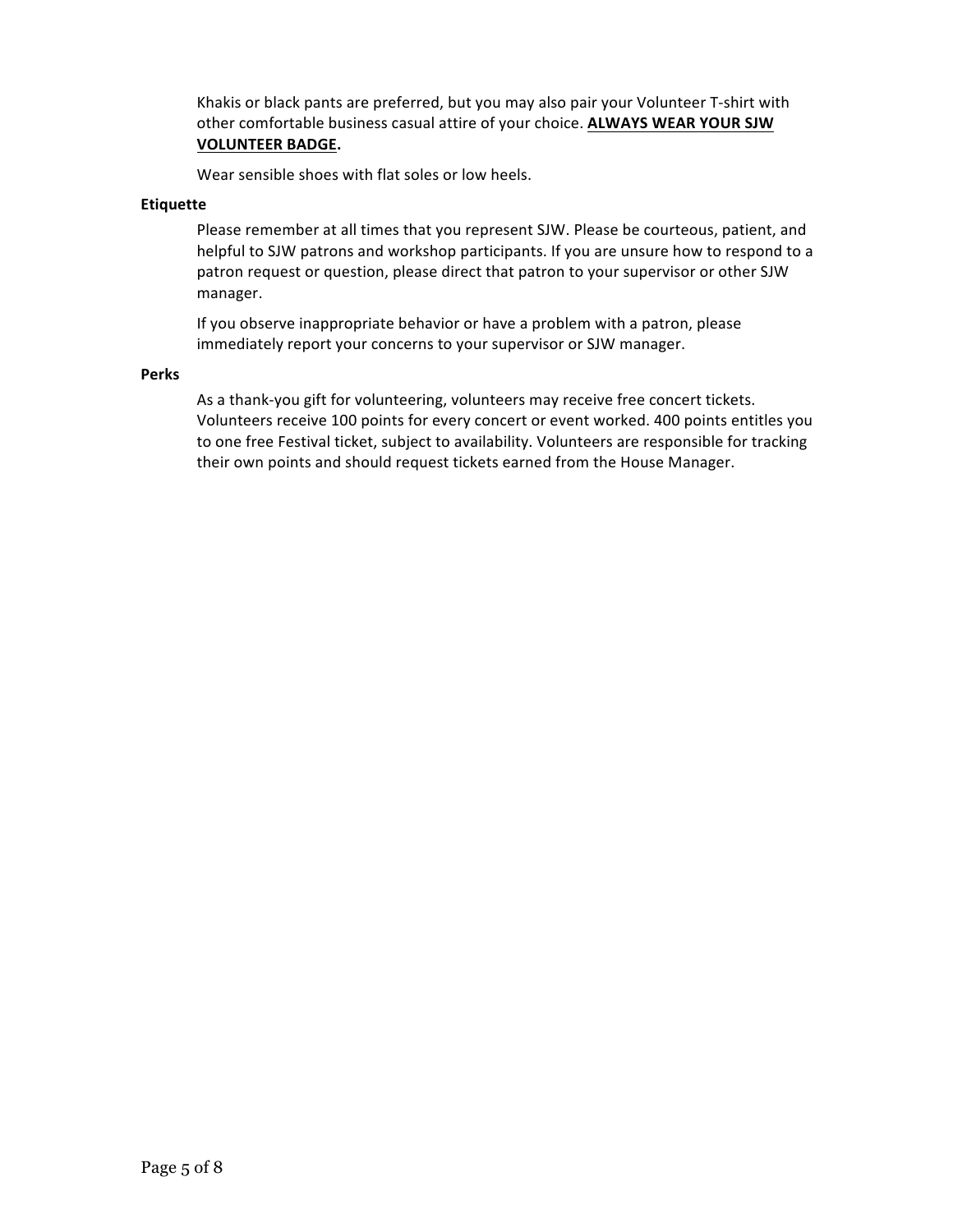# **Stanford Jazz Festival Volunteers**

**Ushers & Ticket Scanners** operate as a team. Every team member is needed, on time, to operate Festival shows. Please report to your venue no later than the call time indicated on your individual volunteer schedule.

**Ushers' and Ticket Scanners'** primary responsibility is to support SJW patrons. The House Manager *may* release you to see a portion of shows you work. However, ushers and ticket scanners are unlikely to see an entire performance.

Volunteer schedule sign-up is available in May. If you sign-up for events that you later are unable to work, please be sure to contact us right away (contact information on page 3).

Mark events you wish to work next to the events your want to work on the volunteer sign-up sheet. This indicates you are available and committed to work an event. You will be expected to arrive at the venue and sign-in no later than the listed call time.

#### **Please do not be late.**

Running late? Last-minute emergency? Please call or text Matei Predescu at 650-906-**2869** to let us know your status. Volunteers who are late or who miss scheduled assignments may be dismissed for the season.

#### **Upon Arrival at Venue**

**Meet in the lobby** of the venue listed in your schedule. The House Manager will talk through any late-breaking developments, changes in assignments, and other information.

**SIGN-IN** upon arrival at venue

**REPORT** to House Manager for final assignment - Pre-assignments noted on your schedule

**Questions about policies and procedures?** Ask the House Manager.

# **TICKET SCANNING**

Volunteers will scan tickets for every Festival event, including Jazz Camp and Jazz Institute students. **Scanners are easy to use, but training is helpful.** Initial training will be provided by Stanford Ticket Office at the concerts and will be supplemented by the House Manager.

Ticket Scanners are SJF patrons' first contact with our organization. **Please** be friendly, helpful, alert, and properly dressed. First impressions matter!

#### **Backstage Assignments**

#### **Backstage Monitor/Security**

The House Manager assigns one or more volunteers as backstage security monitor. Please report to Festival Manager Aaron Benn (backstage) for specific assignments. When the Festival Manager releases you, please report to the House Manager for a new assignment.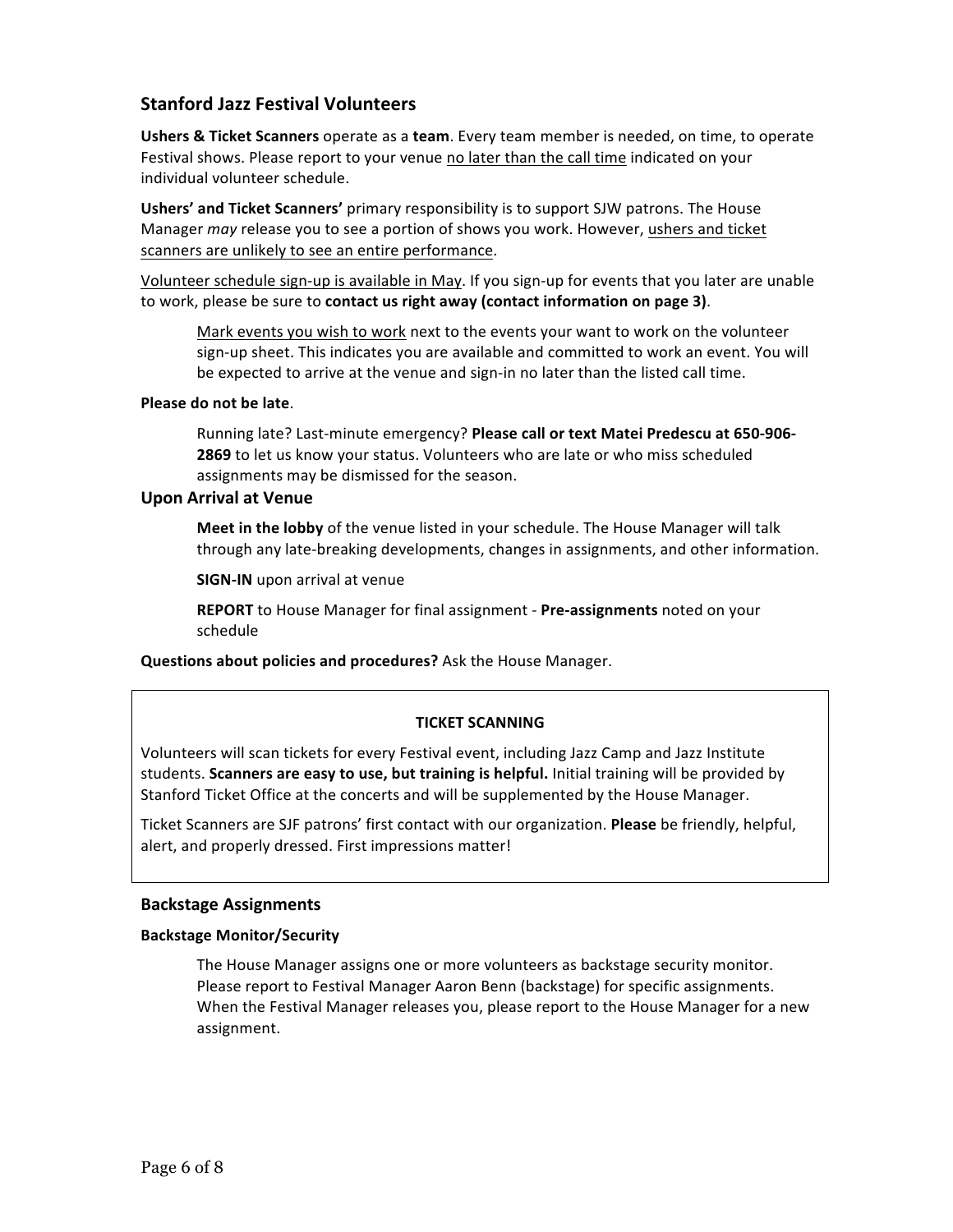# **Jazz Camp/Jazz Institute Registration Volunteers**

Please report to Hilary Febbo, Registrar, in the Braun Music Center lobby at the call time on your assignment sheet. Each of four registration days is exciting, busy, and fun! There are multiple roles to fill. Hilary Febbo is the principal supervisor for these events. You may be asked to take multiple assignments on these days.

**Please note:** registration for 2022 programs will include extra steps to ensure COVID safety for all participants. More information regarding specific check in details will be shared with all Registration Volunteers. 

# STANFORD JAZZ FESTIVAL GUIDELINES, POLICIES AND SAFETY

**Be alert and observant at all times when you are on duty.** SJW staff is always nearby, but needs your assistance to help us ensure that we deliver an optimal experience for all patrons, which means helping us stay in compliance with SJW's policies and procedures:

**NO PHOTOGRAPHY OR VIDEO BY PATRONS** SJW hires official photographers for many shows. If you are uncertain about who is authorized, ask the House Manager.

**ALL CELL PHONES MUST BE TURNED OFF OR MUTED.** Cell phone use or texting during performances is not allowed.

**NO FOOD OR DRINKS** allowed in performance halls. WATER in plastic bottles is one exception, as is wine provided by SJW staff at certain events.

# **NO STANDING IN THE AISLES**

**NO DISRUPTIVE BEHAVIOR** Should a patron become disruptive during a performance or someone enters the lobby of a venue and is disruptive:

- 1. Immediately alert the House Manager
- 2. Politely and quietly ask the disruptive patron if he/she needs help.
- 3. Invite a disruptive patron to come with you to the lobby to avoid disrupting the performance.
- 4. Ask the House Manager to assist you in resolving the situation as necessary.

Large instruments, instrument cases and luggage are not allowed in venues. These items may be stored in the box office.

**Patrons are often unaware that they are doing anything wrong. Courteously and promptly tell** patrons our applicable policy. Patrons generally will comply. If a patron does not comply with your request ask the House Manager for assistance.

**Safety** If you are unsure of what to do, ask the House Manager or SJW manager for assistance

Alert the House Manager or nearest SJW staff member immediately if you see a potential safety hazard

Keep aisles, walkways, and venue entrances and exits clear

Be on the lookout for spill and/or wet floors, loose items on the ground or floor, loose electrical or sound cords, unattended cleaning supplies, unattended equipment or other situations that could pose a hazard to you, SJW participants, and/or audience members.